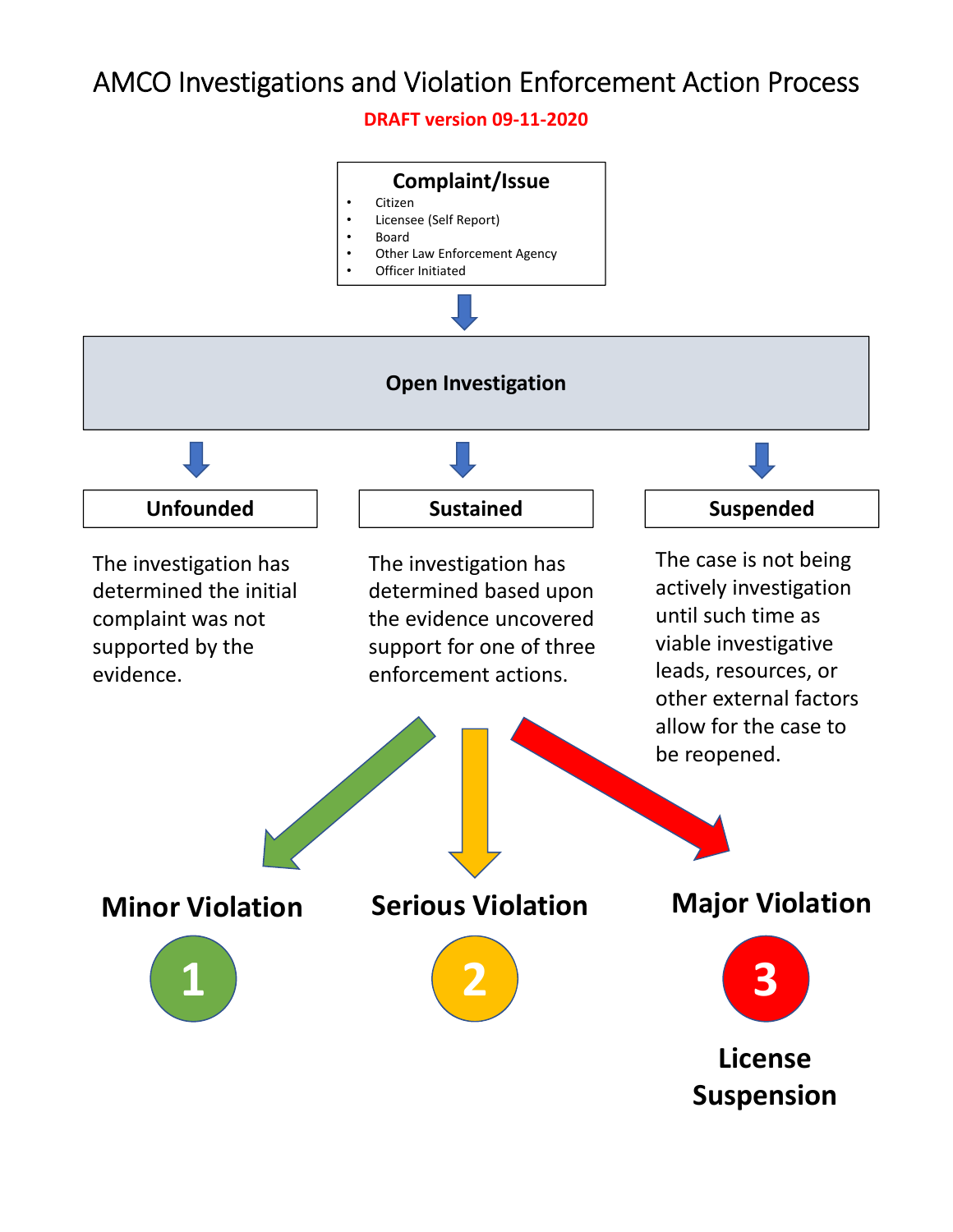**DRAFT version 09‐11‐2020**

#### **Minor Violation**



#### **Verbal Warning**

A verbal acknowledgement of a violation to the licensee and requesting compliance. Used in the most minor and easily rectifiable of circumstances.

- Verbal Warning is documented
- Statistics kept for Enforcement performance measurements
- Not part of the licensee's record

**DONE**

• No board action required

#### **Written Warning (Advisory)**

A minor issue in which the circumstances dictate written documentation notifying the licensee and demanding compliance. A notice of inspection or written advisory is issued in compliance with 3 AAC 805(c). It will cite applicable statute, regulation, or board order and will include the time in which the minor infraction is expected to be rectified. The written advisory and final actions by the licensee to rectify the issue will be documented and will become a part of the permanent historical record of the licensee. An Advisory does not go before the judgment of the board.

- A written warning
- Verification of compliance
- Added to the record of the licensee
- No board action required

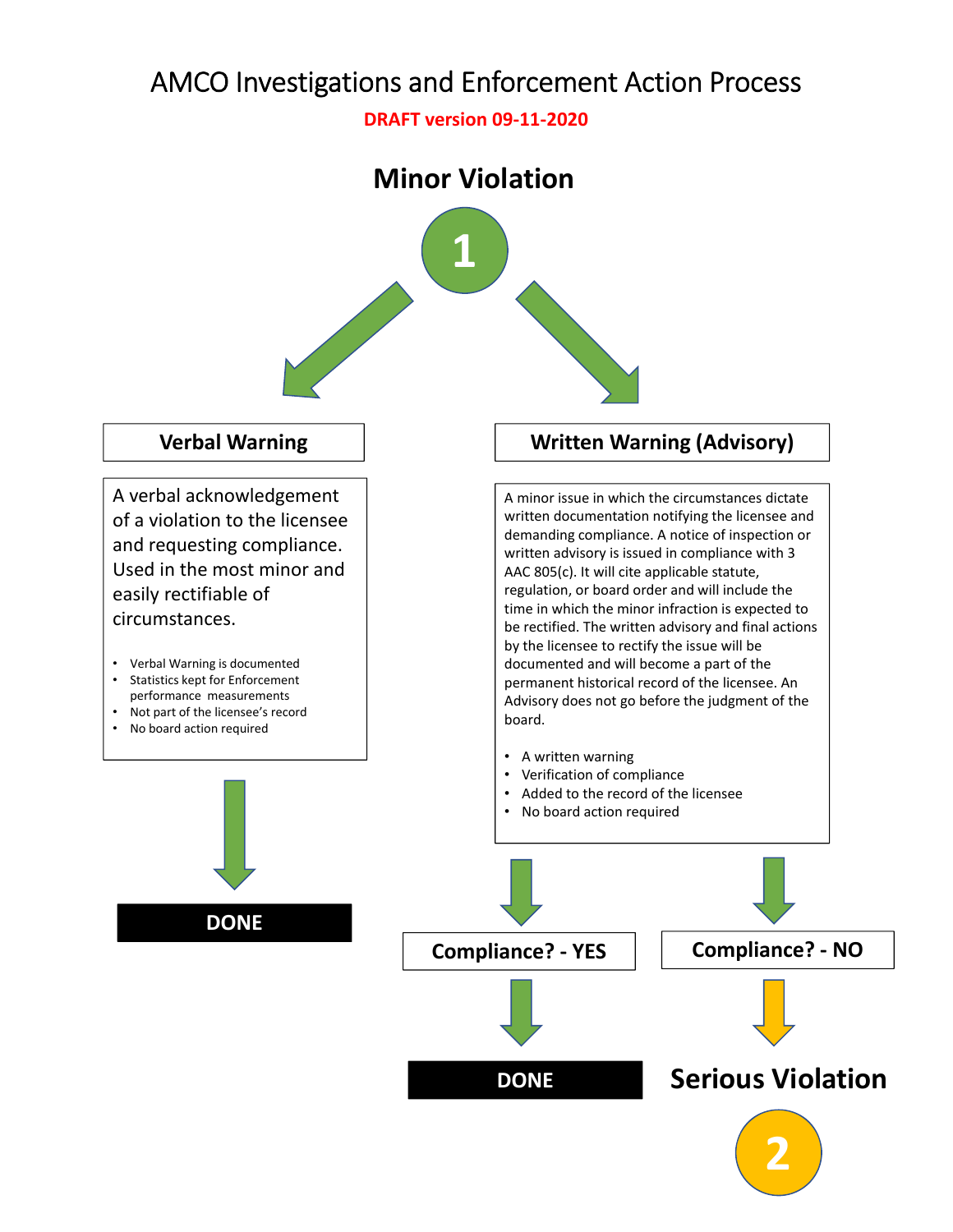**DRAFT version 09‐11‐2020**

### **Serious Violation**



A more serious issue in which the circumstances dictate written and formal action consideration by the board against a licensee and the penalty is monetary in nature (NOT an action against the license itself). A Notice of Violation, along with a written complaint supporting the allegations, is served to the licensee and the board under 3 AAC 306.805(d)

The Notice of Violation will include the following:

- A Notice of Violation(s)
- A written compliant narrative to include:
	- A narrative describing the circumstances of the violation(s) and supported by a preponderance of the evidence or a probable cause statement.
	- A description of applicable statutes, regulations, or orders
	- Prior violations or criminal history of the licensee and/or licensed premises
	- Recommendations of fines.
	- Signed by the investigating officer
- Verifiable service of the Notice of Violation upon the licensee
- **Request for an Informal Hearing with the Director of AMCO**

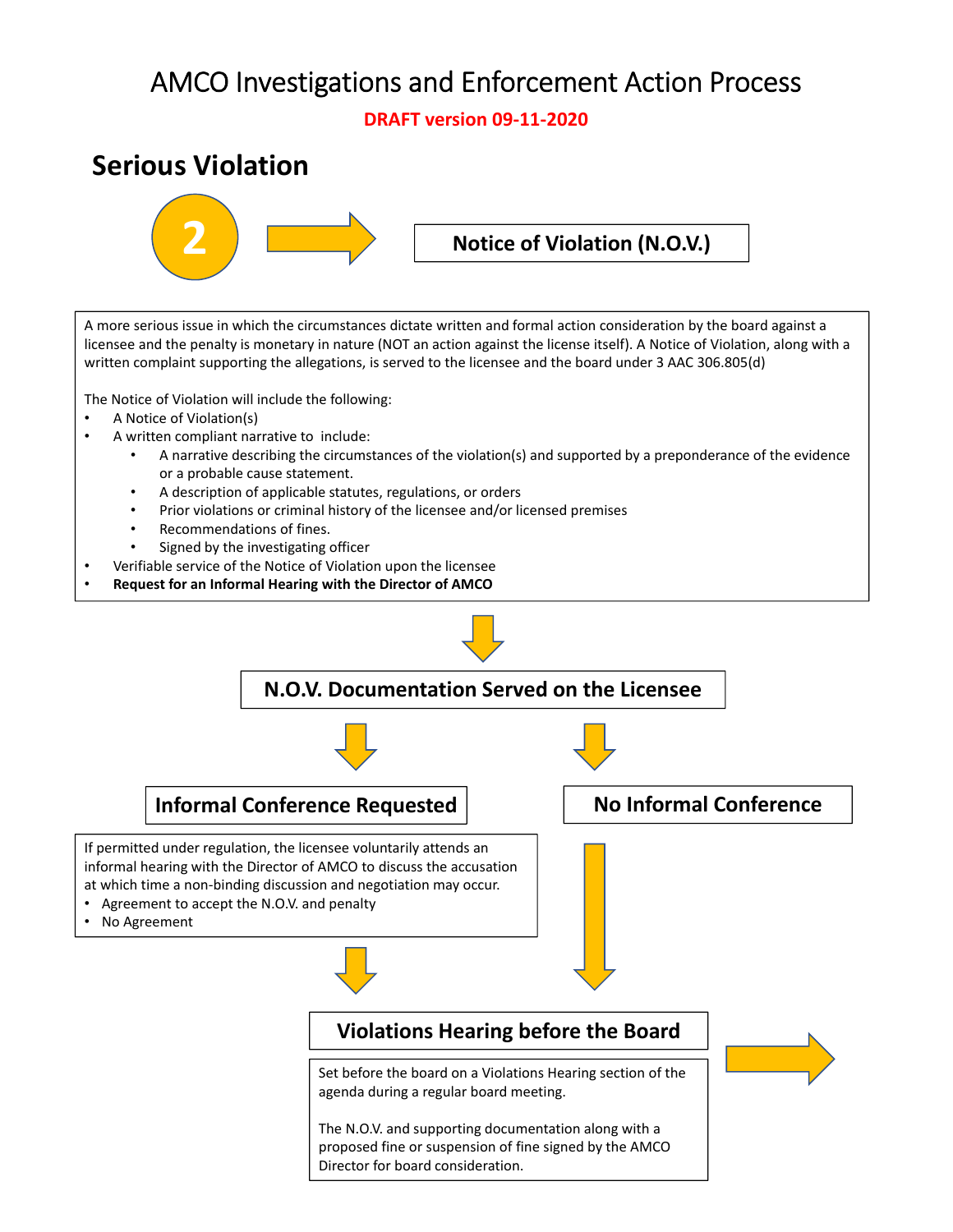**DRAFT version 09‐11‐2020**

# **Serious Violation (with no license suspension)**